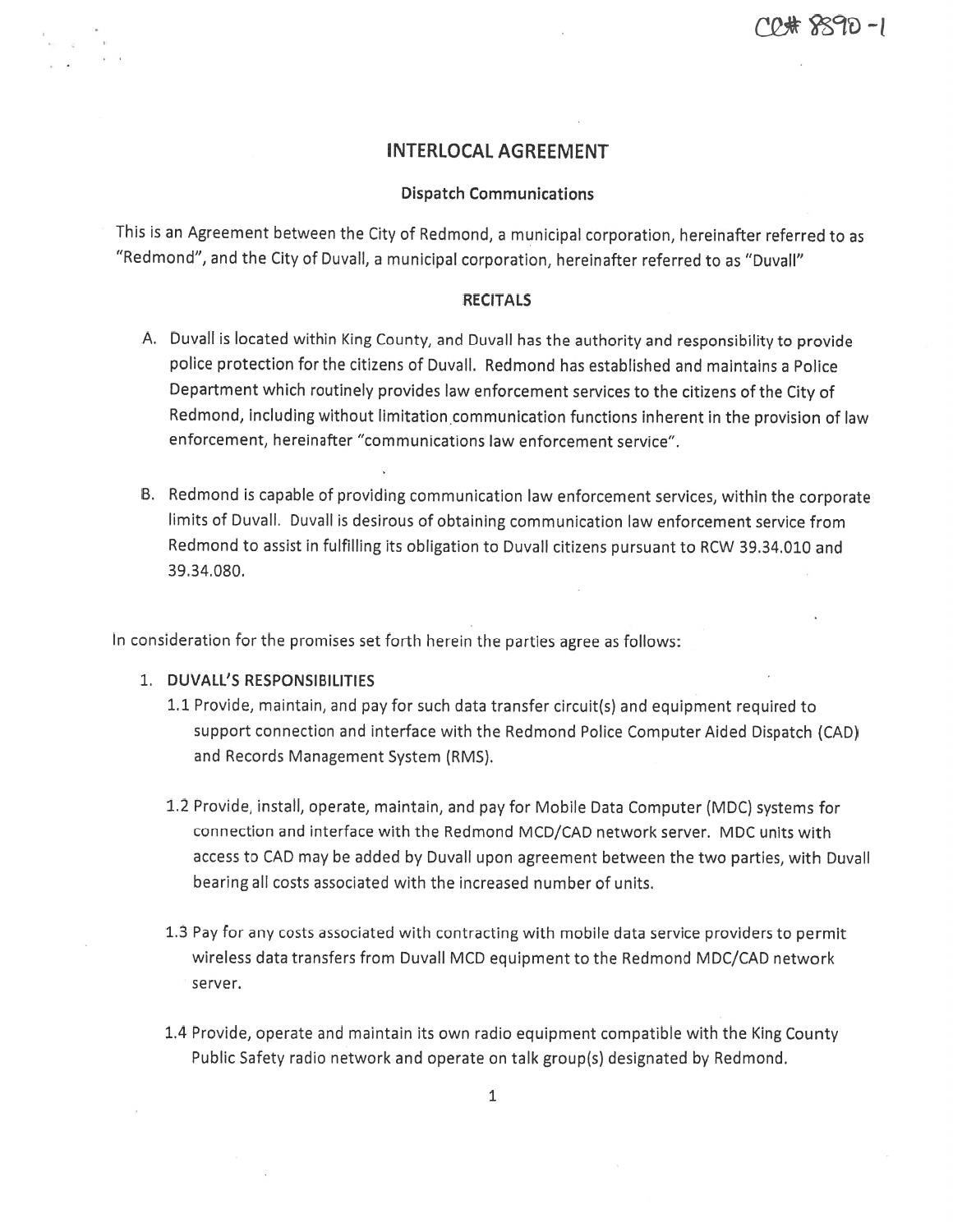- 1.5 Pay for any costs associated with its contract relationship to the Washington Crime Information Center (WACIC) and the ACCESS information system managed bythe Washington State Patrol.
- L6'Have responsibility for all associated costs for equipment and software including any components, as defined by Redmond, required to access Duvall CAD data from <sup>a</sup> secure location within the Duvall Police Department.
- L7 Duvall personnel will long into the CAD system using their own unique username and password, and will conform to the password policies of the Redmond Police Department.
- 1.8 Notify Redmond promptly of any changes in status of personnel.
- 1,9 Ensure that technical staffwho work for or contact with the City of Duvall meet CJIS security standards and work in close cooperation and in concert with Redmond CAD administrators.
- 1.10 For a two year period, January 1, 2018 through December 31st, 2019 pay Redmond \$113,990.00 for the period January 1, 2018 through December 31st, 2018 and for the period of January 1, 2019 through December 31, 2019 pay Redmond \$116,497.00.
- 1.11 Make available to Redmond case records required to maintain NCIC record validation compliance.

### 2. REDMOND'S RESPONSIBILITIES

- 2.1 Provide communications law enforcement service with the geographical boundaries of Duvall, rendering such service of the same level, degree, and type as customarily provided in the City of Redmond as more definitively stated in Exhibit A, General Operating Procedures, Redmond Police Department Manual of Standards Communications Chapter <sup>30</sup> and the Redmond Police Department Standardized Radio Operating Procedures, attached and incorporated by the reference, including, without limitation:
- a. Answer telephone calls for the Duval police service in the Redmond Police Department Communications/911 center.
- b. Process and dispatch, via radio or MDC, calls for service to Duvall police units.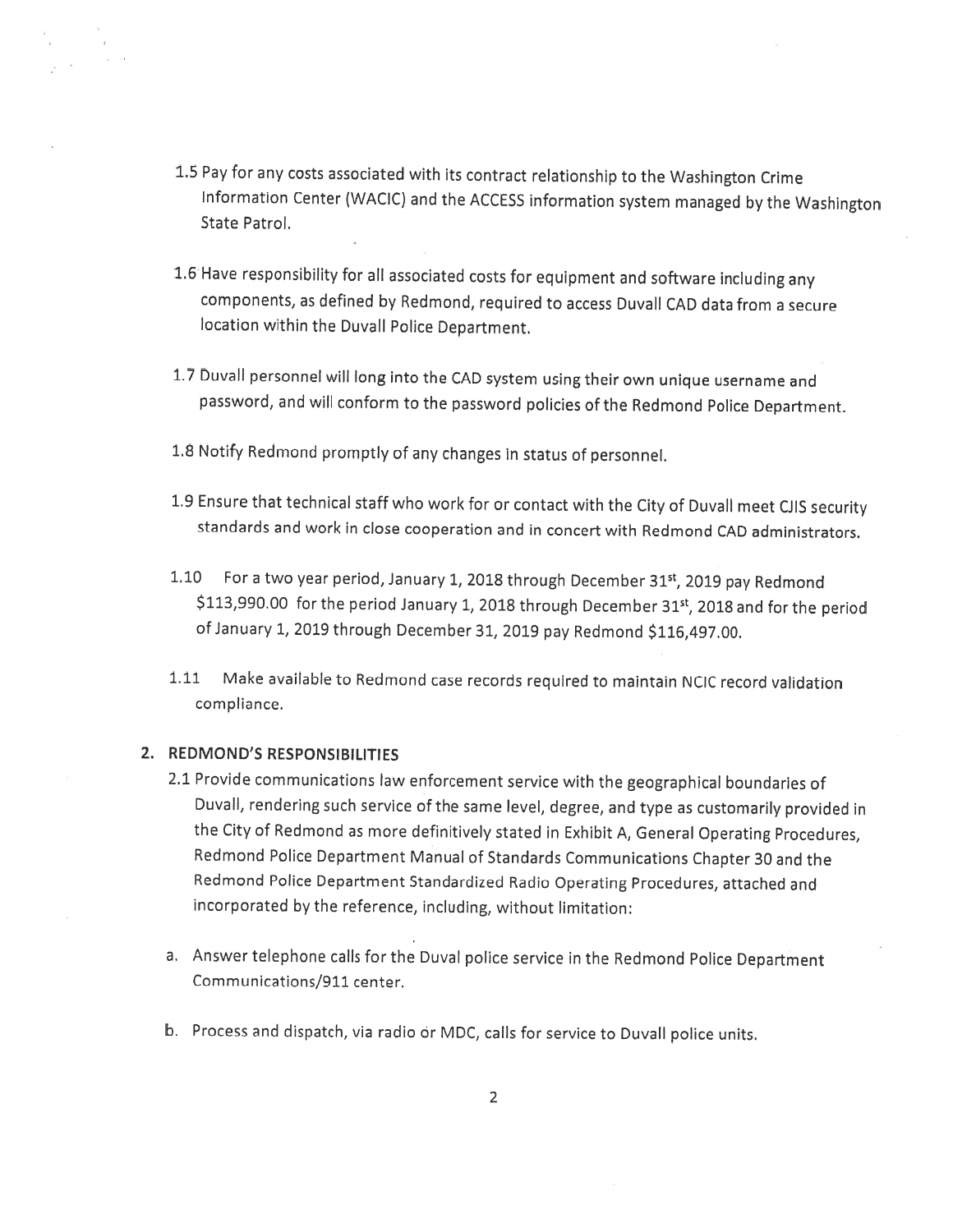- C, Provide general ACCESS, NCIC, and WACIC data and warrant services for Duvall. These services will be provided in compliance with applicable ACCESS, NCIC, and WACIC policy guidance.
- d. Provide technical specifications and recommendations for the purchase and installation of MDC equipment and necessary software to permit connection with the Redmond CAD/MDC network,
- e. Maintain equipment and database(s) associated with CAD.

#### 3. TERM

3.1 This agreement is intended to renew <sup>a</sup> previous contract and is intended to be effective on January 1, 2018, for <sup>a</sup> term of two years (24 months), It may be terminated without cause only after sixty (60) days written notice received by one party, <sup>g</sup>iven the other. This agreement may be terminated for cause, if corrective measure have not been commenced within ten (10) days after written notice, and substantially completed with thirty (30) days Any termination of this Agreement shall not terminate any duty of either party matured prior to such termination.

# 4. RELATIONSHIP OF PARTIES

- 4.1 Both parties understand and agree that Redmond is acting hereunder as an independent contractor, with the intended following results:
	- a. All Communications staff rendering service hereunder shall be for all purposes employees of the Redmond, although they may from time to time act for the benefit of Duvall.
	- b. Control of Communications personnel, standards of employee performance, discipline, and all other aspects of supervision shall be entirely the responsibility of Redmond.
	- c. Control of Partial and Fully Commissioned staff standards of employee performance, discipline, and all other aspects of supervision shall be entirely the responsibility of Redmond.
	- U. All liabilities for salaries, wages, other compensations benefits, injury, sickness, or retirement system contributions for Communications staff, and other partial and fully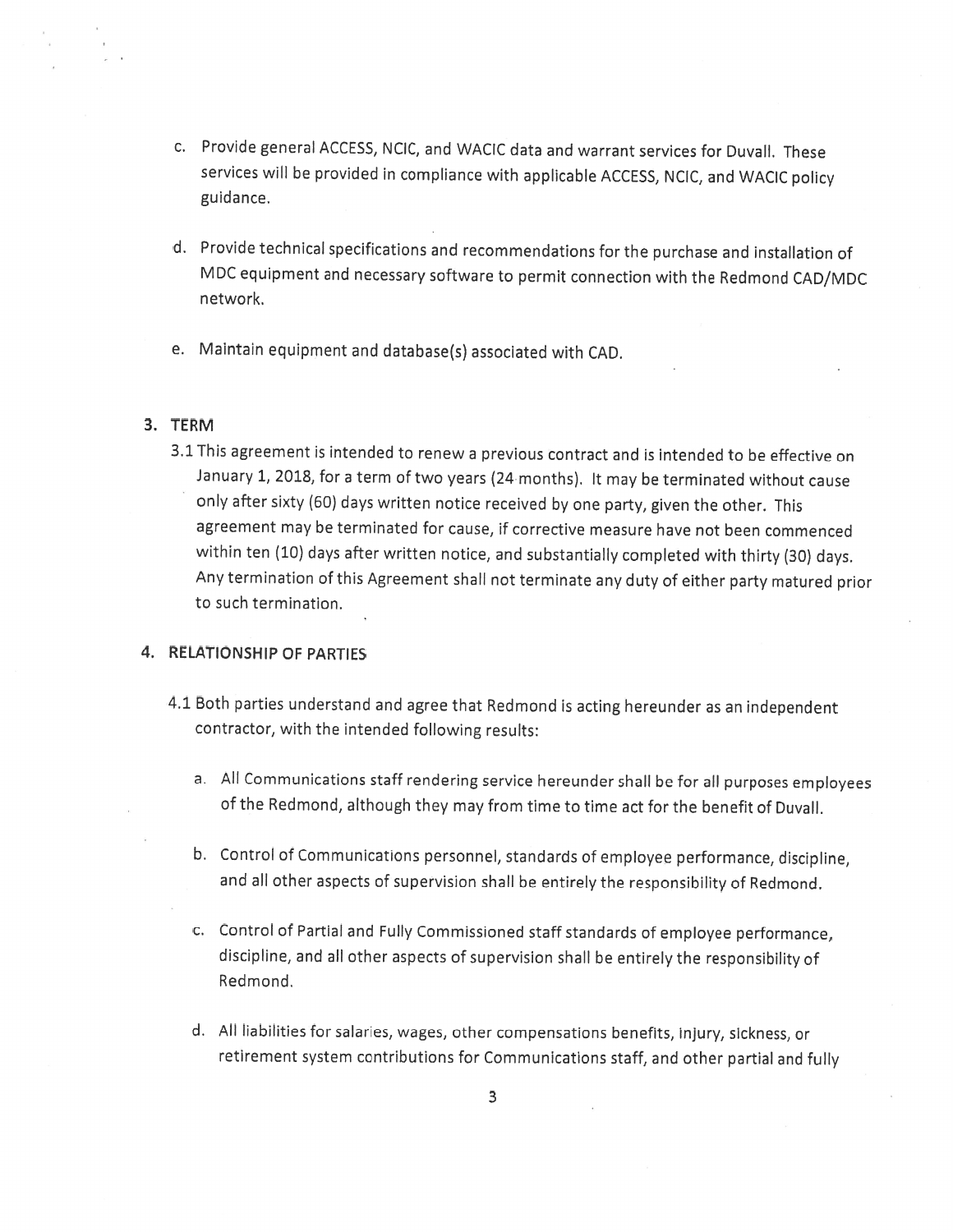commissioned staff rendering services for this contract shall be provided by Redmond.

#### 5, INDEMNITY

5.1 Redmond will protect, defend, indemnify, and save harmless Duvall, its officers, employees, and agents from any and all costs, claims, judgments, or awards of damages arising out ofor in any way resulting from the negligent or intentional acts or omissions of Redmond, its officers, employees, or agents. Redmond agrees that the obligation to indemnify, defend, and hold harmless Duvall and its agents and employees under this provision extends to any claim, demand, or cause of action brought by or on behalf of any employee of Redmond against Duvall, its officers, agents, or employees and includes any judgment, award, and cost arising therefrom, including attorneys' fees.

5.2 Duvall will protect, defend, indemnify, and save harmless Redmond, its officers, employees, and agents from any and all costs, claims, judgments, or awards of damages arising out of or in any way resulting from the negligent or intentional acts or omissions of Duvall, its officers, employees, or agents. Duvall agrees that its obligations under this provision extend to any claim, demand, or cause of action brought by or on behalf of any employees of Duvall against Redmond, its officers, agents, or employees and includes any judgment, award, and cost arising therefrom, including attorneys' fees.

#### 6. DISCRIMINATION

6.1 Redmond hereby certifies that it is an equal opportunity employer and has developed and implemented an Affirmative Action Program in accordance with the guidelines contained in Revised Order <sup>4</sup> of the United States Department of Labor, Both parties agree that they will not discriminate against any employee or applicant for employment because of race, color, religion, sex, national origin, marital status, or disability. Both parties agree that they will take affirmative action to ensure that all employment actions are without regard to race, color, religion, sex, national origin, marital status, or disability.

 $\bar{E}$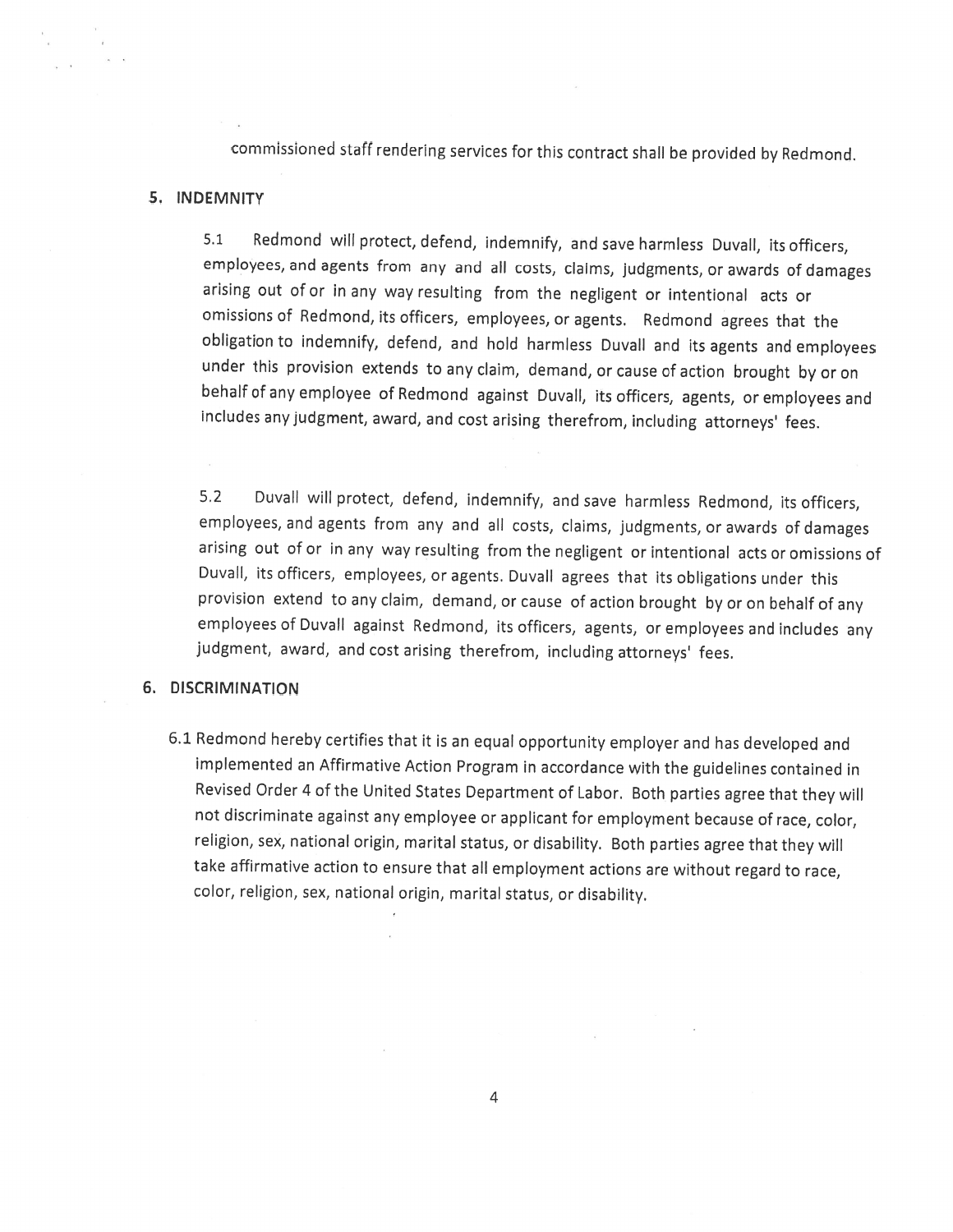# 7, NOTICES

7.1 All notices to the parties under terms of this Agreement, unless otherwise specified herein, or as may be amended, shall be in writing, addressed as follows;

# DUVALL: REDMOND:

| City of Duvall    | City of Redmond          |
|-------------------|--------------------------|
| Police Department | <b>Police Department</b> |
| Chief Carey Hert  | Chief Kristi Wilson      |
| P.O. Box 1300     | P.O. Box 98073-9710      |
| Duvall, WA 98019  | Redmond, WA 98073-9710   |

## 8. ENTIRE AGREEMENT/MODIFICATION

<sup>81</sup> This Agreement is intended to express the entire agreement ofthe parties, and may not be <sup>a</sup> altered or modified in any way unless such modification is reduced to writing, signed by both parties, and affixed to this original agreement.

DATE:  $\frac{2}{2}$  2/21/17 DATE: 127 17

CITY OF DUVALL By: Its:  $WUYO$ 

Approved as to form:

dell Bu

City Attorney

CITY OF REDMOND

Bv: ITT ADMINISTRATER Its:

Approved as to form: City Attorney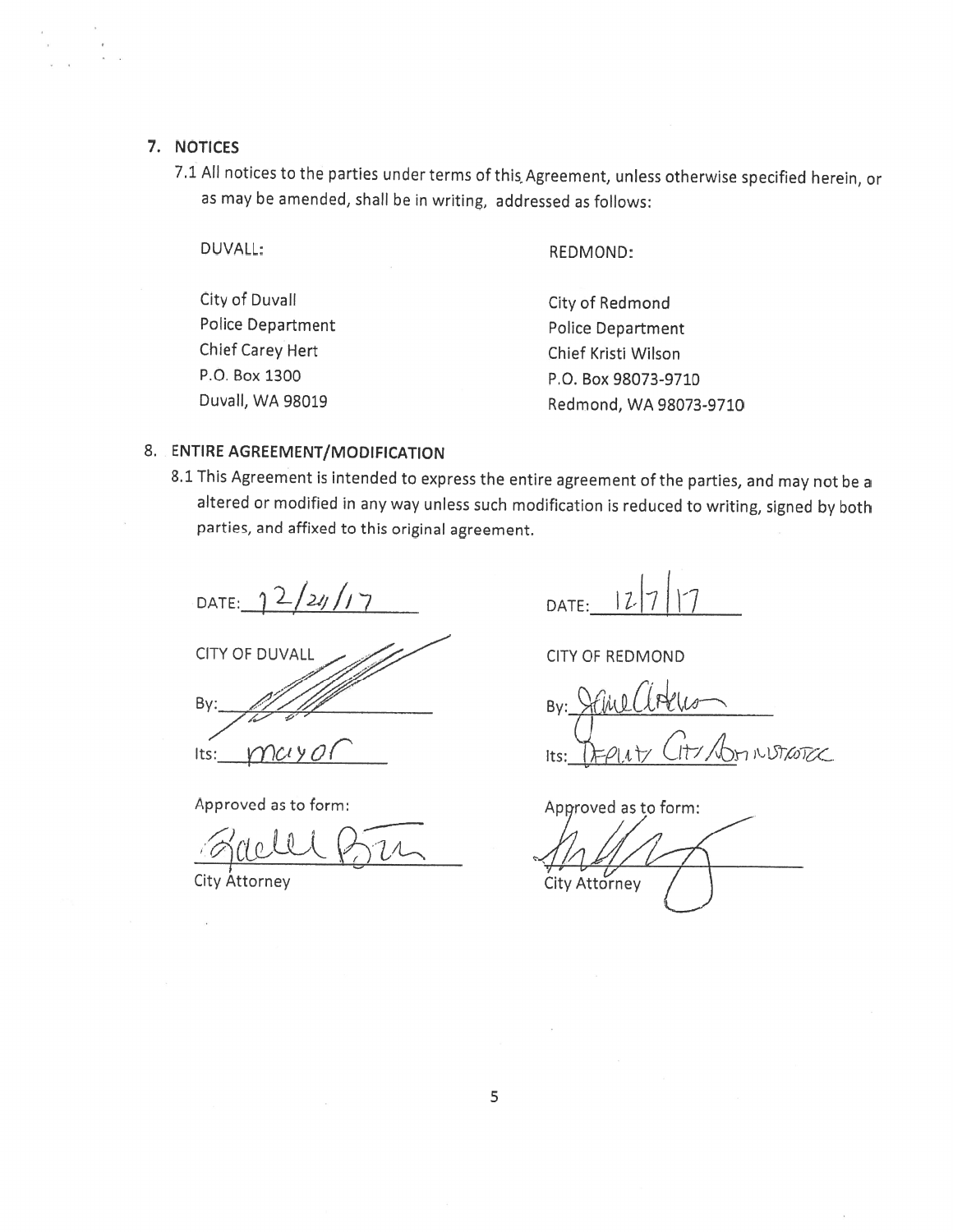#### Exhibit A

GENERAL OPERATIONAL PROCEDURES for the delivery of law enforcement communications services by the City of Redmond to the City of Duvall.

### INTRODUCTION:

The Redmond Police Communications/911 Center is <sup>a</sup> progressive customer service oriented organization designed to perform <sup>a</sup> myriad of communication and information functions rapidly and accurately. The volume, complexity, immediacy, and accuracy ofthe work performed requires standard operating procedures that are often specifically defined and uniform. In establishing procedures to provide Communications services for Duvall, <sup>a</sup> genera<sup>l</sup> rule has been followed:

Standard practices and procedures with Duvall may not vary from existing Redmond Communications procedures unless significant reasons dictate <sup>a</sup> variance.

This genera<sup>l</sup> rules should be applied to issues in dispute.

However, Redmond does recognize that providing high quality services to Duvall may necessitate some accommodation by Redmond in service delivery to satisfy service needs that are unique to Duvall policing.

### A. RADIO USE, CALL RECEIVING AND DISPATCHING

The Duvall Police Department will abide by the Redmond Police Department Manual of Standards Communications Chapter 30 and the Redmond Police Department Standardized Radio Operating Guidelines.

The Redmond Police Communications/911 Center will answer Duvall Police telephone calls for police services in conjunction with the Redmond Police telephone calls for police services. The Duvall Police calls will receive the same screening and processing by all call receivers including entry in the Computer Aided Dispatch (CAD) system when appropriate.

The processed calls will be classified by incident nature and prioritized equally with Redmond calls according to the three call response classifications described in the Redmond Police Manual of Standards Communications Chapter 30.

Upon the conclusion of any incident entered in CAD, Duvall Police officers will provide the Communications Center an appropriate clearing and disposition code as described in the Redmond Police Officers Reference guide.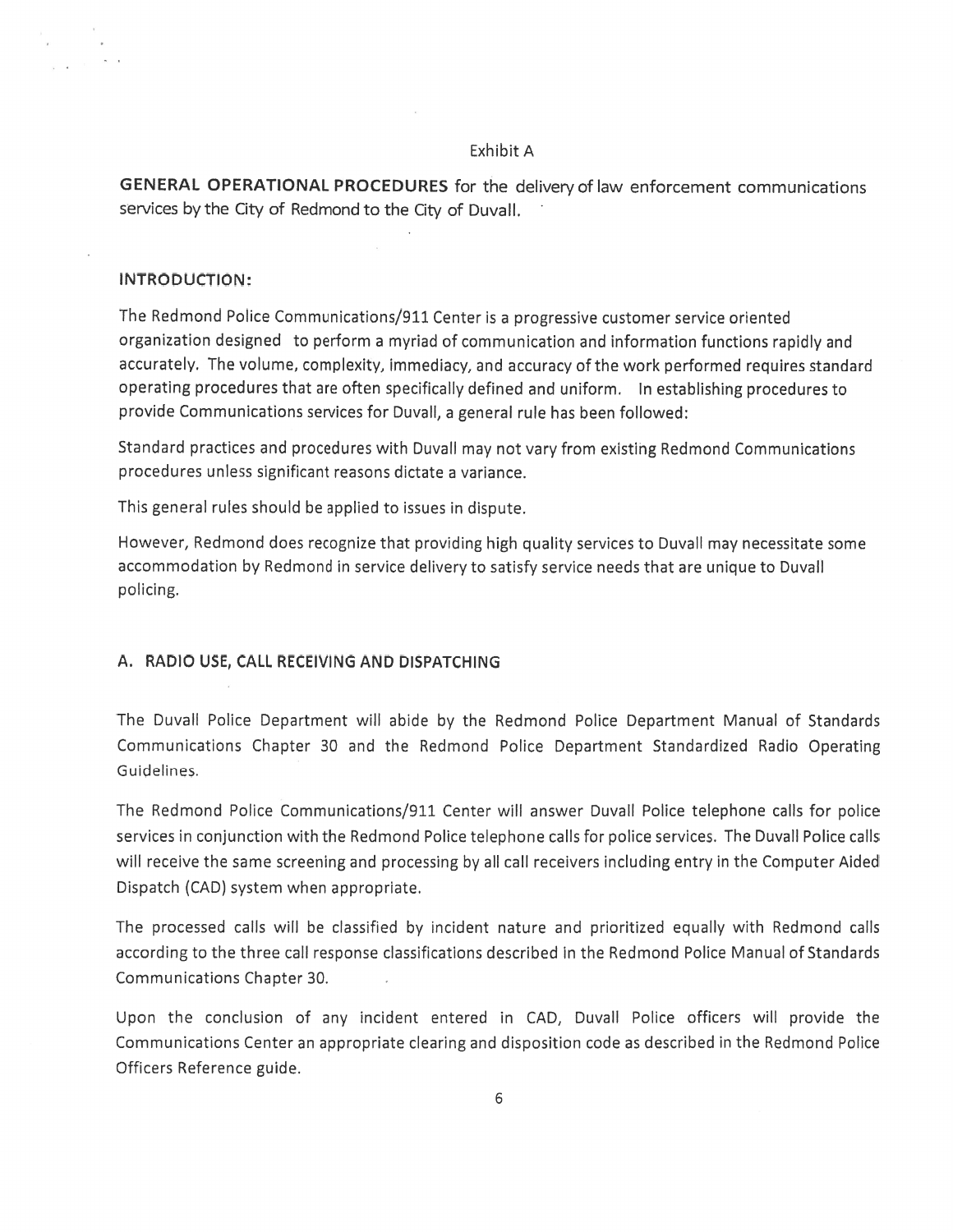The Redmond Communications/911 Center will perform audio log data searches and create recordings from the logging data recorders upon written request from the Duvall Police Department.

The Redmond Communications/911 Center reserves the right to refuse to perform audio searches/duplication services that may require extensive labor or are not warranted in the opinion of the Redmond Police Communications Supervisor.

# B. DATA AND WARRANT SERVICES

General; Duvall Police Department maintains <sup>a</sup> signed agreement with the Washington Criminal Information Center (WACIC) to abide by the laws and regulations governing WACIC users.

Redmond will provide all WACIC services currently possessed by Redmond to Duvall Police Department consistent with the Redmond Communications/911 Center internal practices and policies governing the use of its facilities.

Periodic audits are conducted to insure the accurate and validity of data in WACIC. Duvalt Police Department must assist the auditing of Duvall Police Department's data entries.

Teletypes directed to Duvall Police Department and teletypes directed to all police departments will be transmitted to Duvall Police Department via radio, telephone, fax, or CAD.

#### 1. Arrest Warrants:

Redmond will enter original 'arrest warrants from district or municipal courts with which Duvall contracts for court services into WACIC. Redmond has rigid procedures regarding the processing and computer entry of arrest warrants to minimize inappropriate arrests, Both parties will abide by the following procedures regarding computer entry and service of district court warrants.

- a. Duvall Police Department will select the district court warrants to be entered by Redmond. The original warrants (not copies) will be delivered to the Redmond Police Department, which will screen the warrants and attachments for completeness and return incomplete warrants for correction. The Redmond Police Department will then enter the warrants into WACIC and NCIC and maintain the original warrant in <sup>a</sup> location that is readily available for the purposes of confirmation and processing. Warrant entries into WACIC must be from original warrants, which are in the possession ofthe Redmond Communications/911 Center until served or recalled by the issuing court, At such time, the warrants will be returned to the court.
- b. The Duvall Police Department is responsible for notifying the Redmond Police Communications/911 Center immediately of known changes in the status of arrest warrants.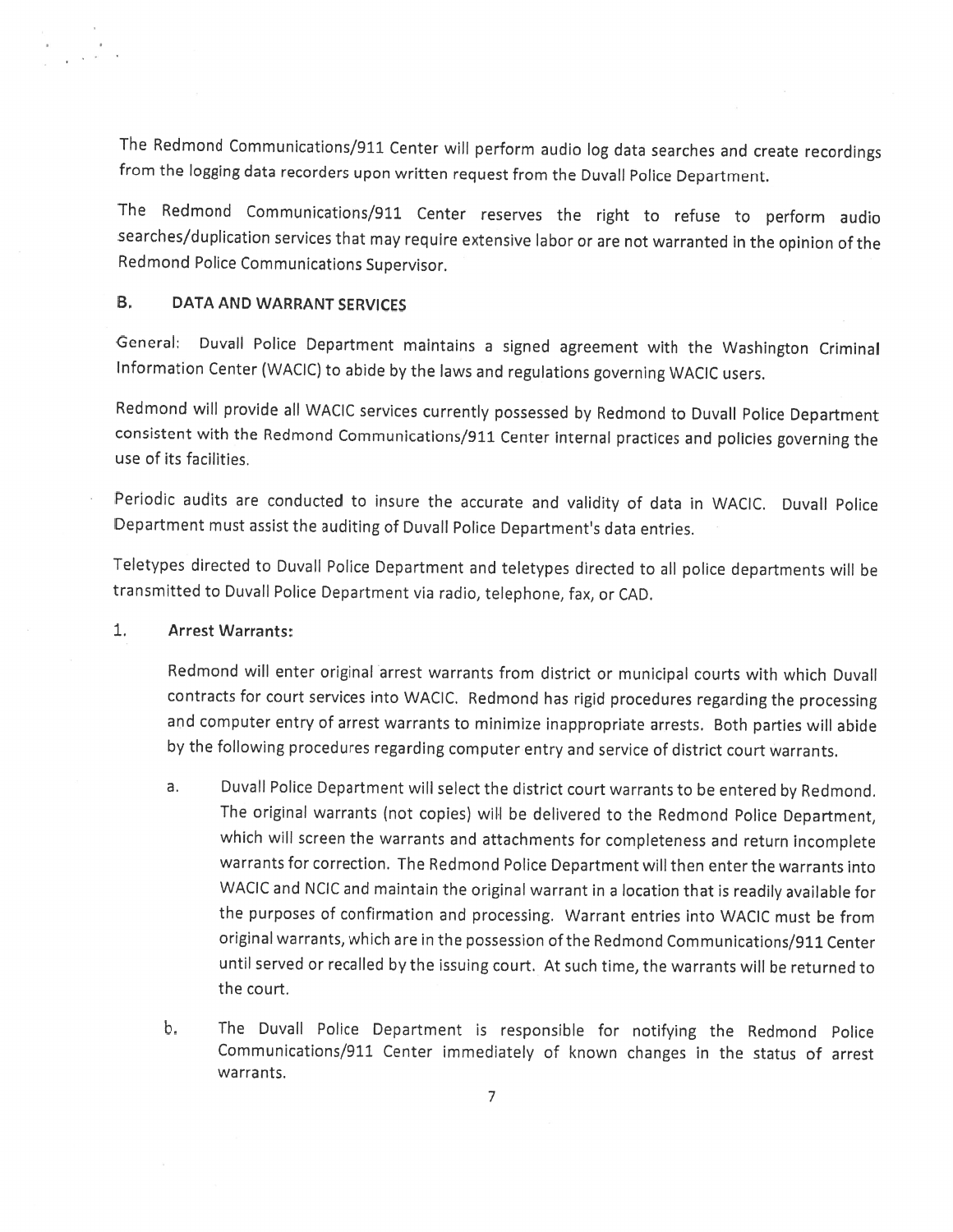- c. District courts will place an expiration date on their warrants. The Redmond Communications/911 Center will periodically purge these warrants using the expiration date, and will return the purged warrants to the court.
- d. The Duvall Police Department is responsible for transporting persons arrested on warrants generated by activity within their jurisdiction.
- e. If the Duvall Police Department elects to book a prisoner in jail, the Redmond Communications/911 Center must be immediately notified by radio to verify the warrant to determine its validity, and teletype or fax the agency booking the prisoner the contents of the warrant, Duvall Police Department must immediately advise the Redmond Police Communications/911 Center by <sup>p</sup>hone of incidents when <sup>a</sup> warrant is served. The Redmond Comrnunications/911 Center will then clear the WACIC entry.
- f, To preclude re-arrests on the same warrant, the Redmond Police Department strongly urges the Duvall Police Department not to make copies of arrest warrants for themselves, release copies to other police agencies, or permit file copies to leave their station facility. The Duvall Police Department is responsible for all outstanding copied warrants they produce and erroneous arrests or re-arrests as <sup>a</sup> consequence of copied warrants.

# 2. Stolen Vehicles:

Immediately after completing <sup>a</sup> Vehicle Theft Report, signed by the victim, Duvall Police Department will forward the theft information by radio or <sup>p</sup>hone to the Redmond Communications/911 Center. <sup>A</sup> call receiver will issue <sup>a</sup> police report case number and make the appropriate WACIC data entry. A copy of the Vehicle Theft Report will be maintained by the Duvall Police Department and be readily available to the Redmond Communications/911 Center for verification and NCIC validations purposes. The Duvall Police Department must immediately report to the Redmond Communications/911 Center recoveries of all stolen vehicles and maintain <sup>a</sup> copy of the recovery report at the Duvall Police Station with the appropriate case number. The Redmond Communications/911 Center will make the proper notifications and arrangements with the originating agency at the time of recovery.

### 3. Vehicle Impound:

The Redmond Communications/911 Center will enter into the CAD Tow log, Duvall Police Department's temporary impounds, private impounds, and repossessed vehicles. Abandoned vehicles and police impounds will be entered into WACIC as required.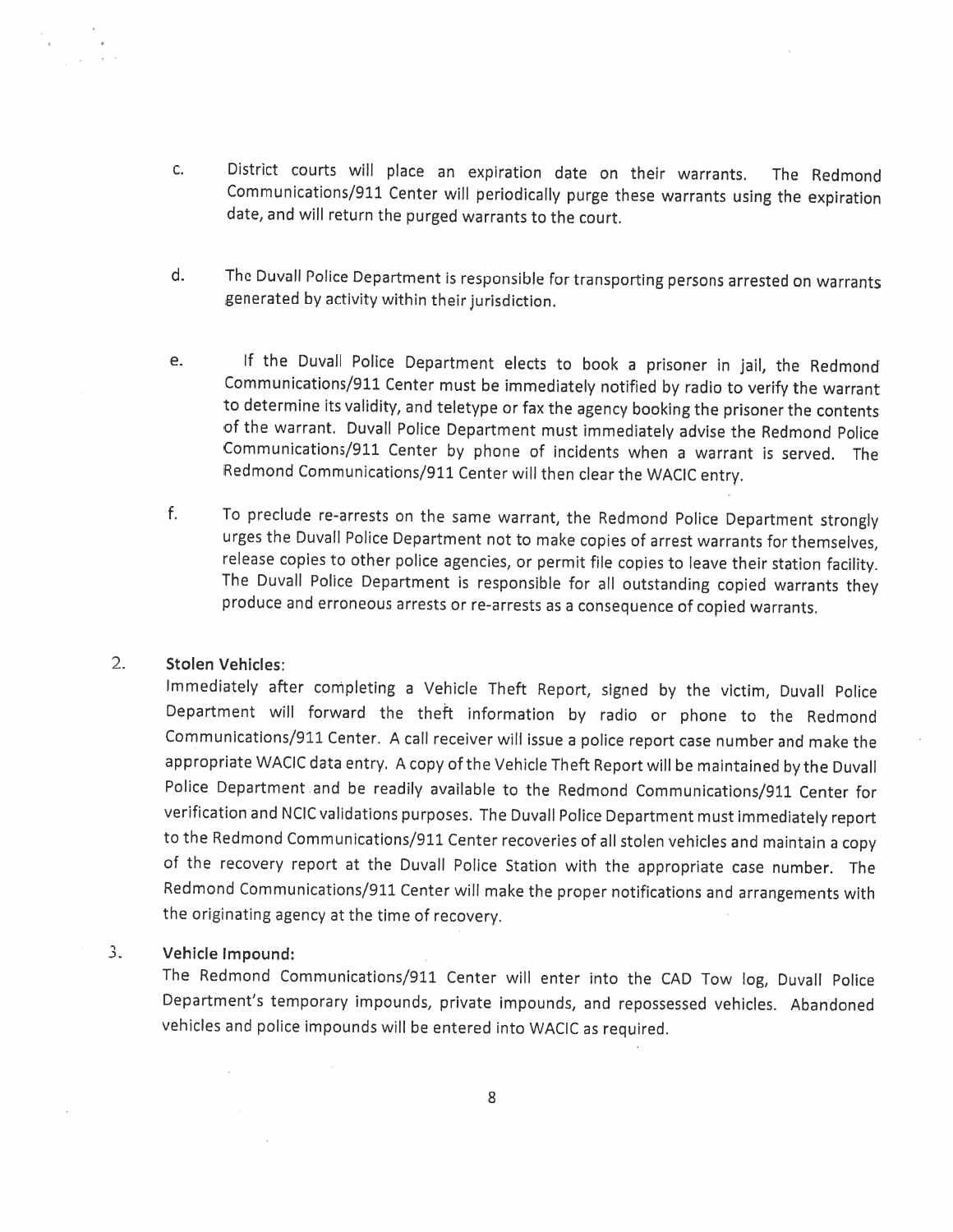## 4. Stolen Property:

The Redmond Police Department enters stolen property information into WACIC for Duvall Police and follows the following guidelines:

- a. The Duvall Police Department requests stolen property data entry by Redmond Communications/911 via telephone
- b. The Duvall Police Department is responsible for notifying the Redmond Communications/911 Center of recovered stolen property to coordinate timely removal of the WACIC stolen property entry.

# 5. Missing Person/Juvenile Runaways:

The Redmond Communications/911 Center will enter Duvall Police Department's Missing Persons and Juvenile Runaways into WACIC and NCIC as required. Duvall Police Department will be responsible for any and all follow up on runaway entries to determine changes in status. They will be required to notify the Redmond Communications/911 Center immediately of any changes (i.e, runaway is back home, etc.).

After receiving <sup>a</sup> police report case number, Duvall Police Department will telephone the Redmond Communications/911 Center and provide sufficient information to enter missing persons and runaway juveniles into WACIC. The call receiver will make the appropriate WACIC entry. A copy of the case report will be maintained at the Duvall Police Department.